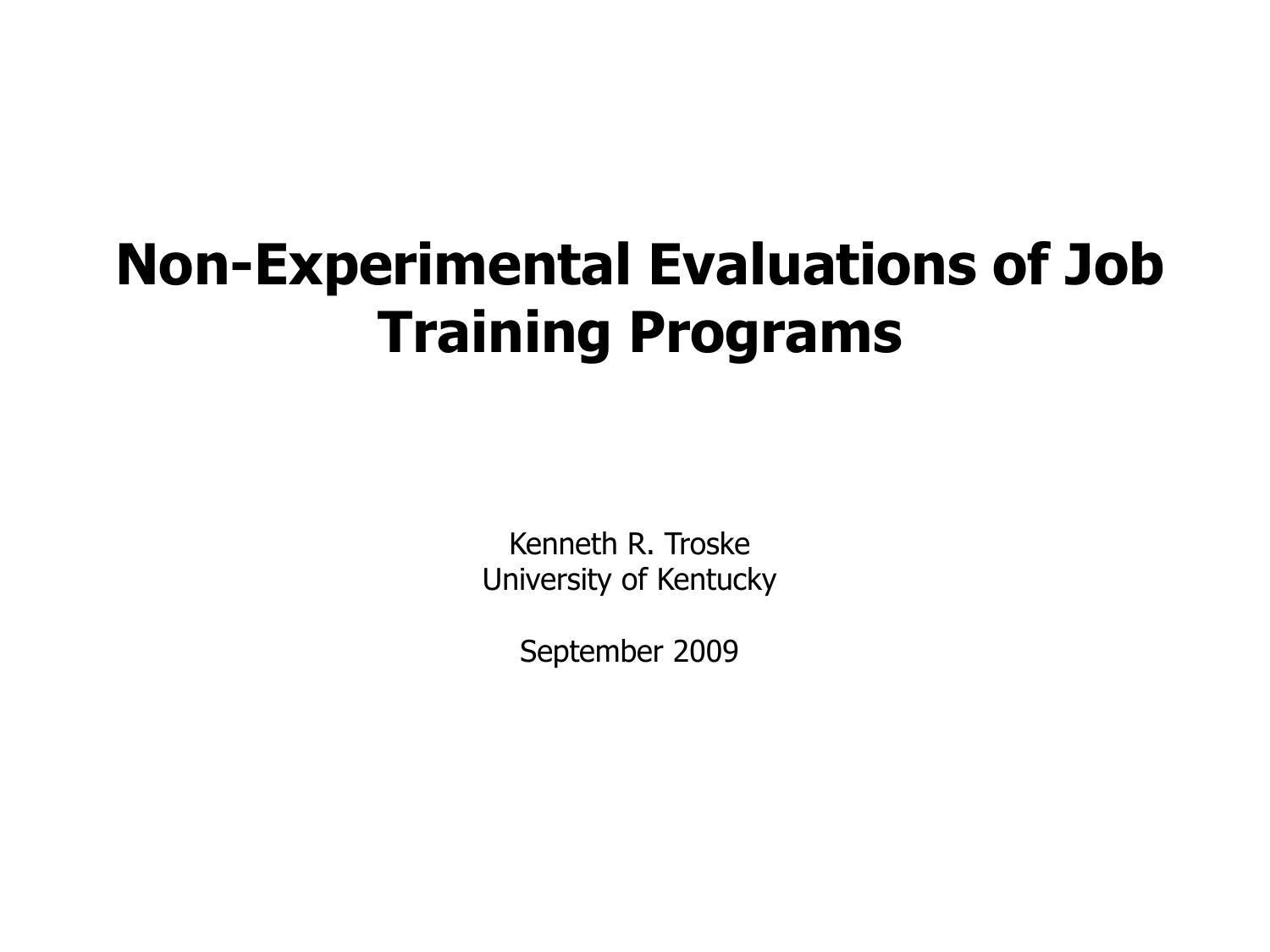- $\blacksquare$  Experimental evaluation is held up as the gold standard for evaluating a program
- **This is generally true when the experiment is** well designed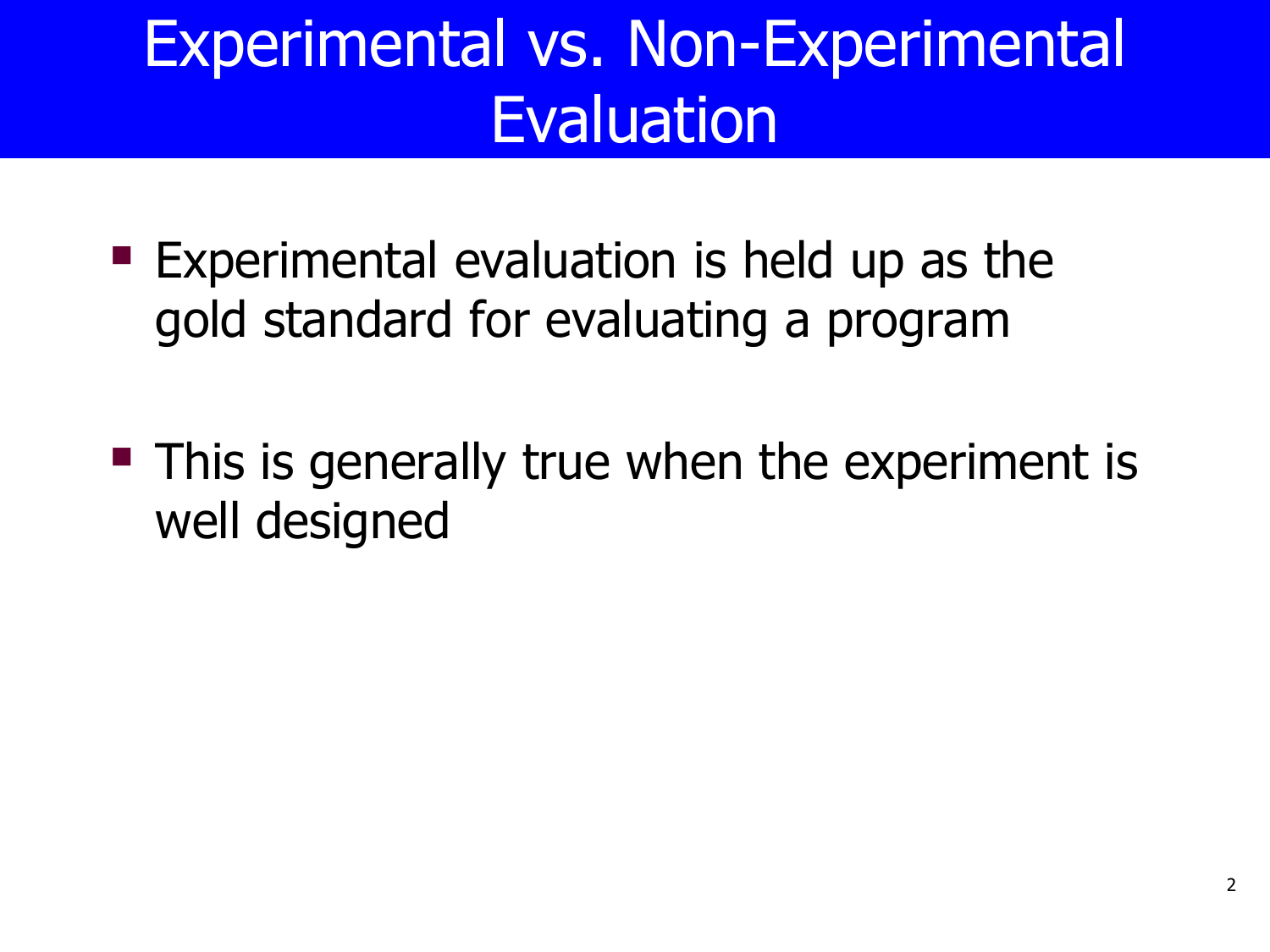- $\blacksquare$  However, it is important to recognize that social experiments have important limitations
	- Costly
	- Time consuming
	- Often have significant limitations placed on how they are implemented
	- Can only address a limited number of questions
	- addressed through experiments: returns to • There are some questions that can never be schooling 3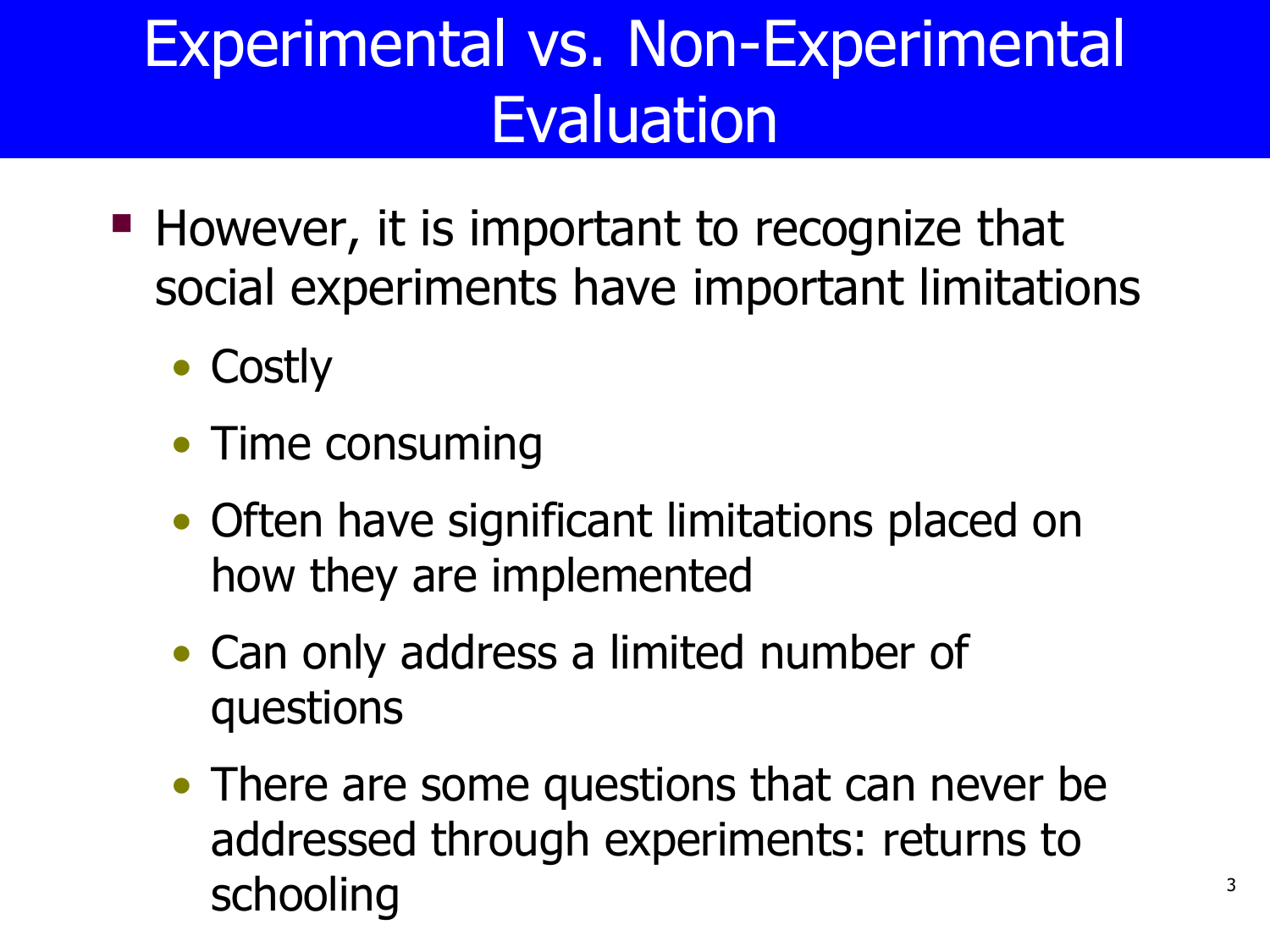- Given these limitations non-experimental evaluations based on administrative data will always play an important role in evaluating training programs
	- Should be interaction between the two methods
- Important to ensure that we are conducting well designed non-experimental evaluation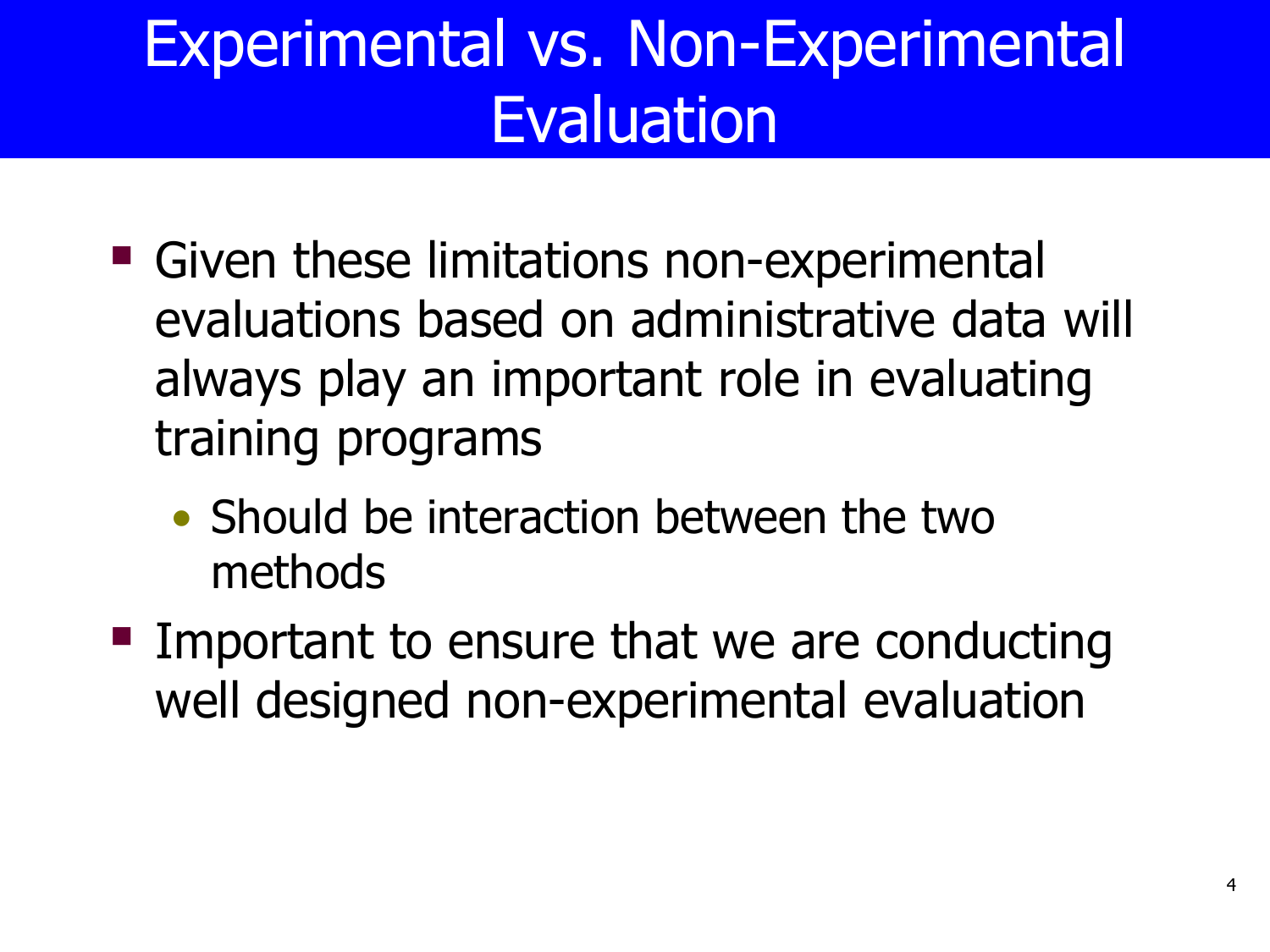### Well Designed Non-experimental Evaluation

- Recent research suggests that a well designed non-experimental evaluation has a few key elements
- While it is important to choose the appropriate estimator, given large sample sizes, estimates appear to be relatively insensitive to choice of technique
	- Most techniques are equivalent to nonlinear, weighted regressions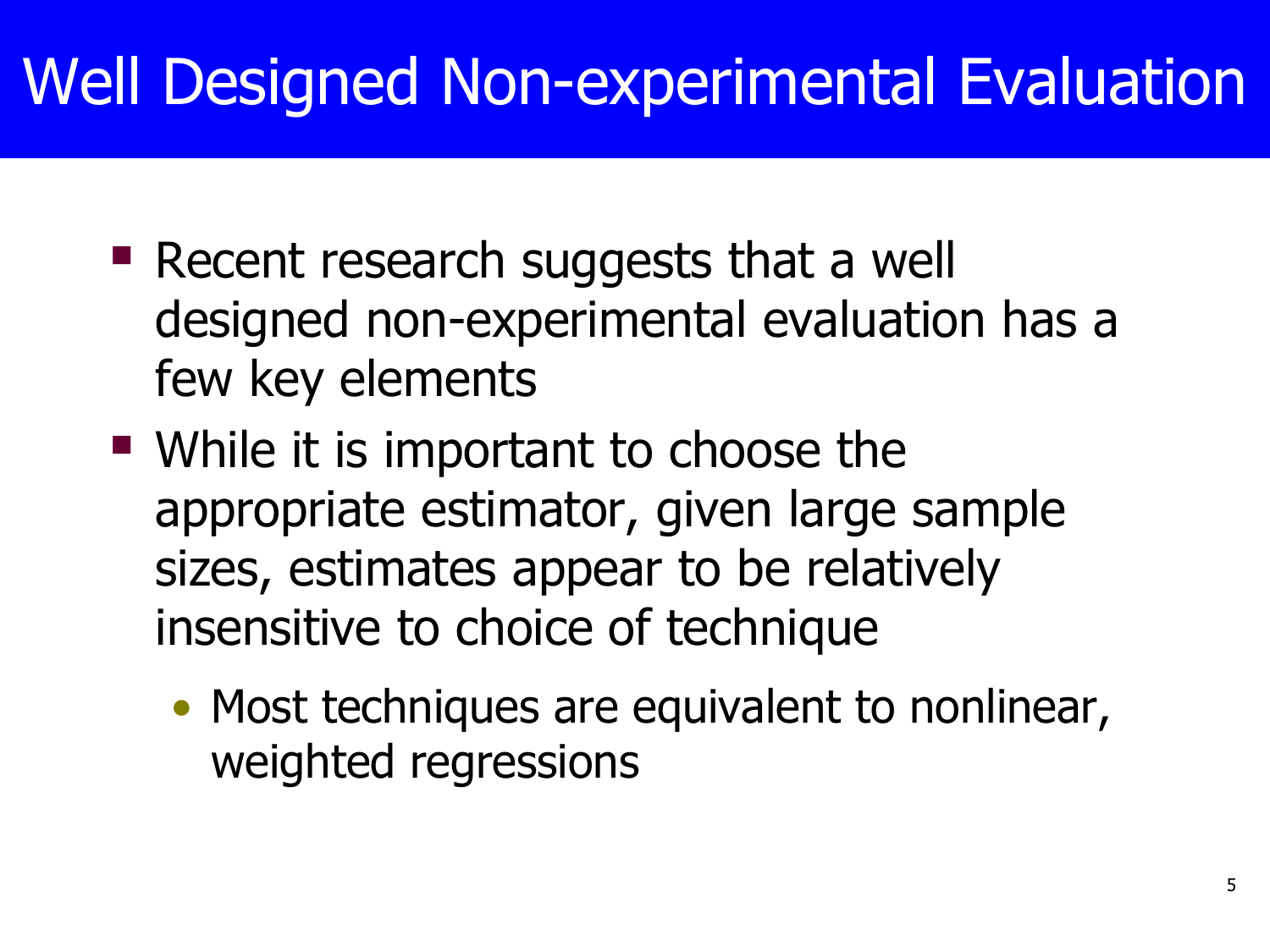### Well Designed Non-experimental Evaluation

- Instead emphasis should be placed on understanding the data generating process and ensuring you have an appropriate comparison sample
	- Sample selection into and out of the program
	- samples prior to treatment • Comparability of treatment and comparison
	- Dynamics of outcome measure
	- Robustness of results to alternative comparison group and treatment sample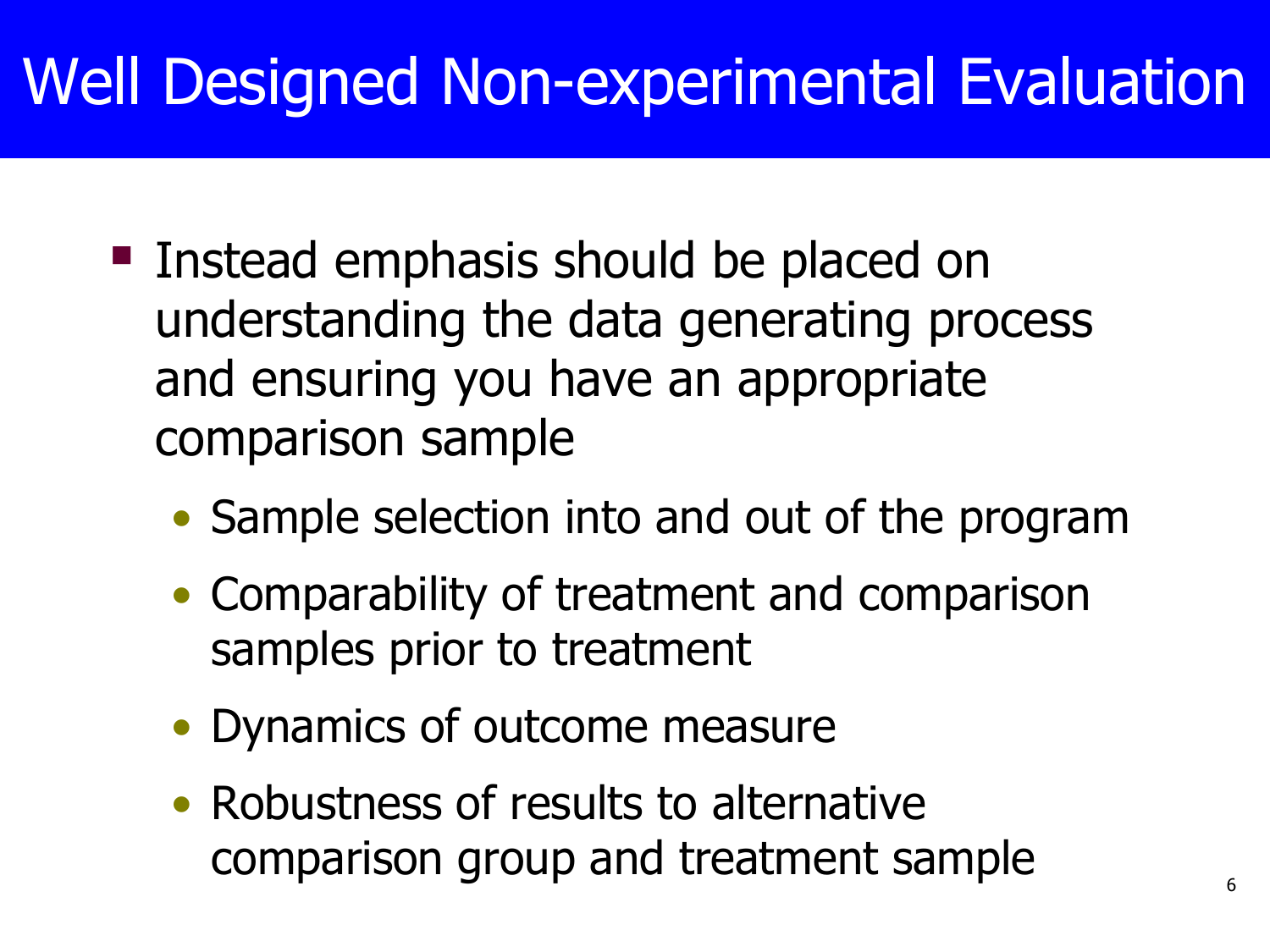# Ask More Interesting Questions

- **Most evaluations focus on estimating Average** Effect of Treatment on the Treated
- While this is one important estimate, there are many other estimates that are useful for assessing the efficacy of a program
	- Many not be the most useful for a policy maker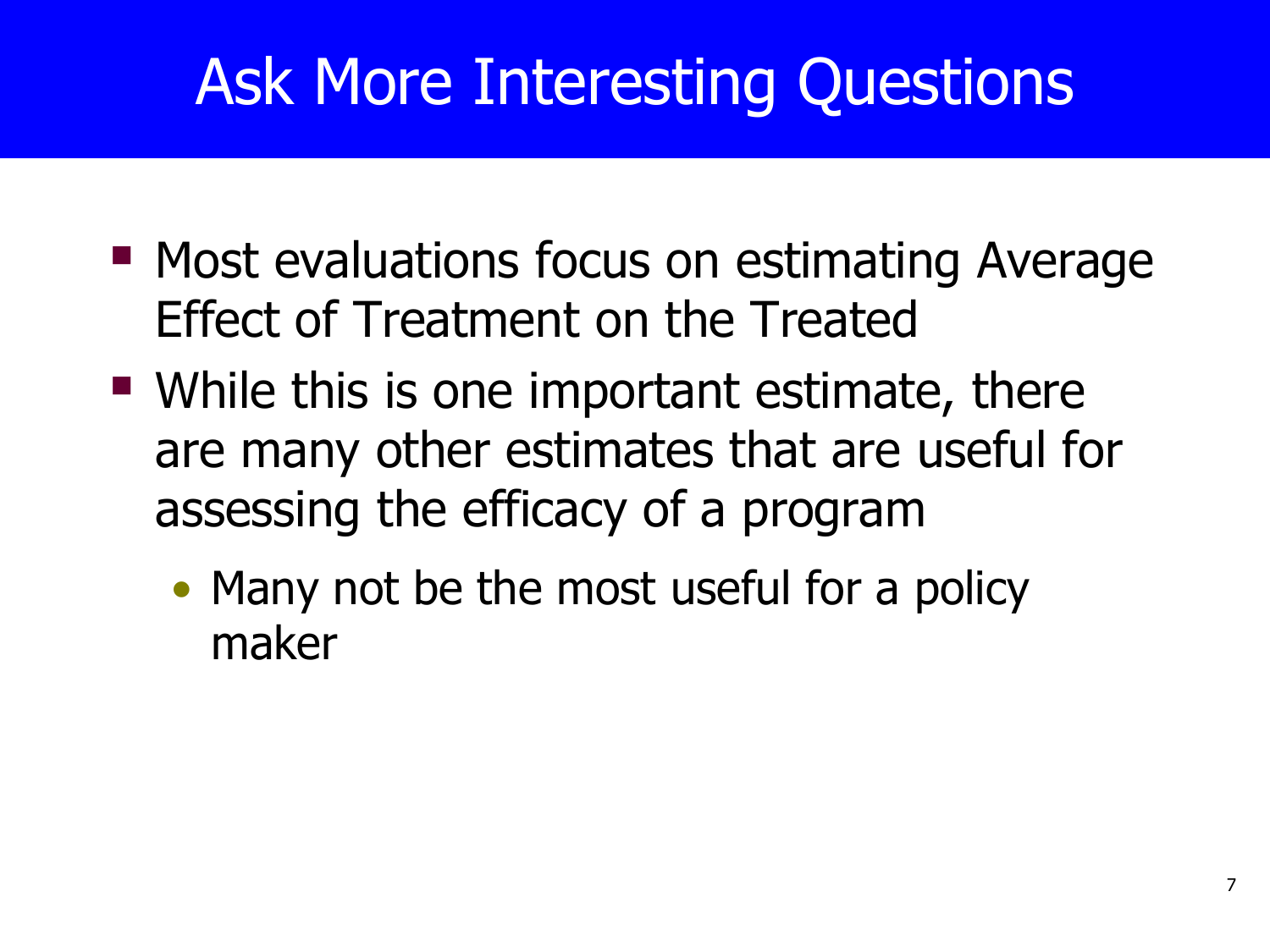## Ask More Interesting Questions

- Other interesting questions include
	- Effect on the marginal participant
	- Distribution of effects
	- Effect of various sub-programs
	- Effect on various demographic groups
	- General equilibrium effects